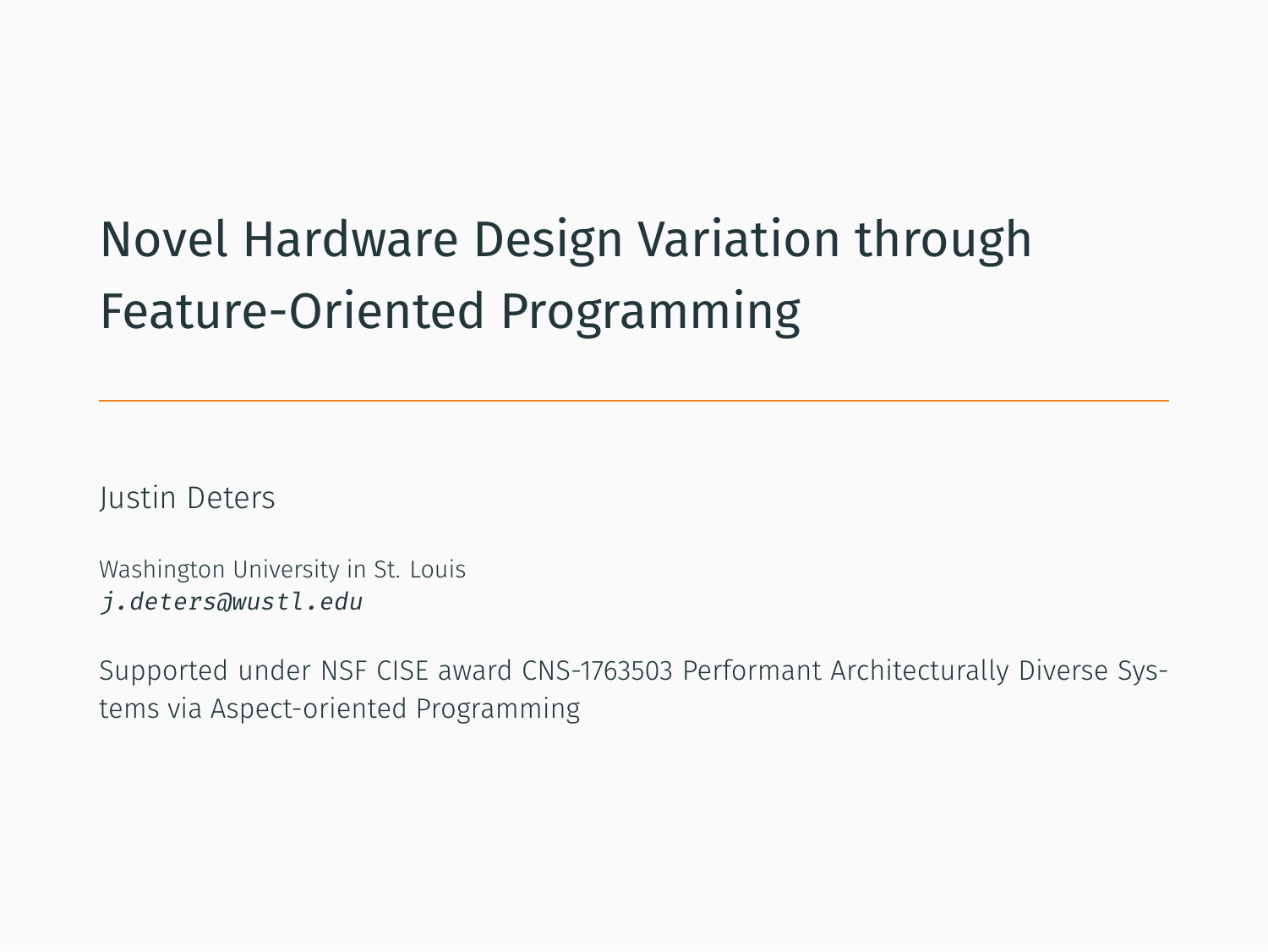## Traditional HDLs

- Hardware designers have to contend with low level structures in Hardware Description Languages (HDLs).
- Hardware designs tend to be monolithic with little flexibility.

```
1 module OneBitAdder (
2 input io_a,
3 input io b .
4 input io carryIn,
5 output io_sum,
6 output io carryOut
7 ) \cdot8 wire p = i\sigma a \wedge i\sigma b;
9 wire g = io a & io b;
10 wire p_c = i \cdot c_a carry In & p;
11 assign io_sum = p^{\wedge} io_carry ln;
12 assign io carry Out = g | p_c;
13 endmodule
```
- Tedious and error prone to explore design spaces and optimize.
- We demonstrate this with a hardware adder.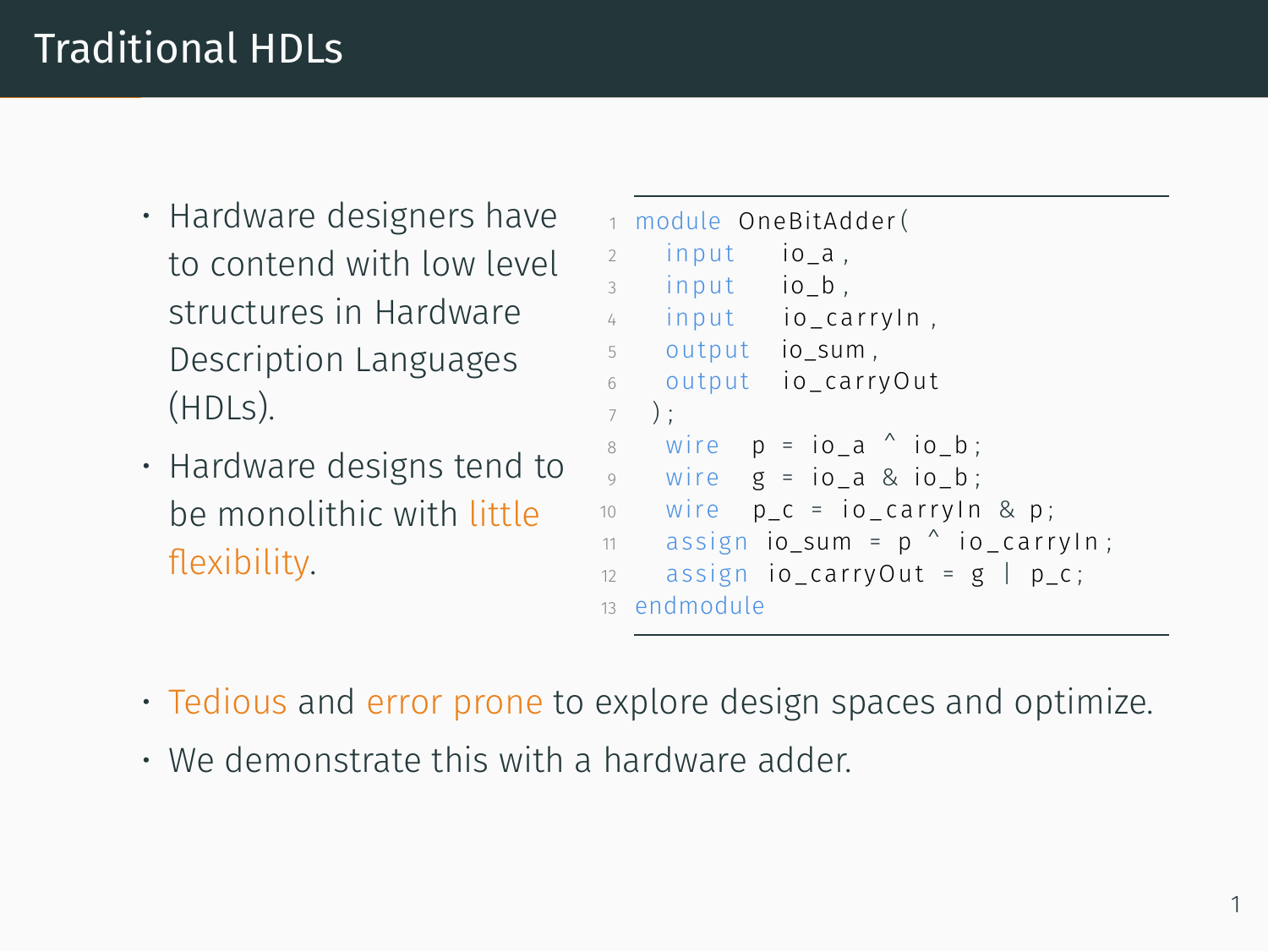### Traditional Adder Designs



**Space**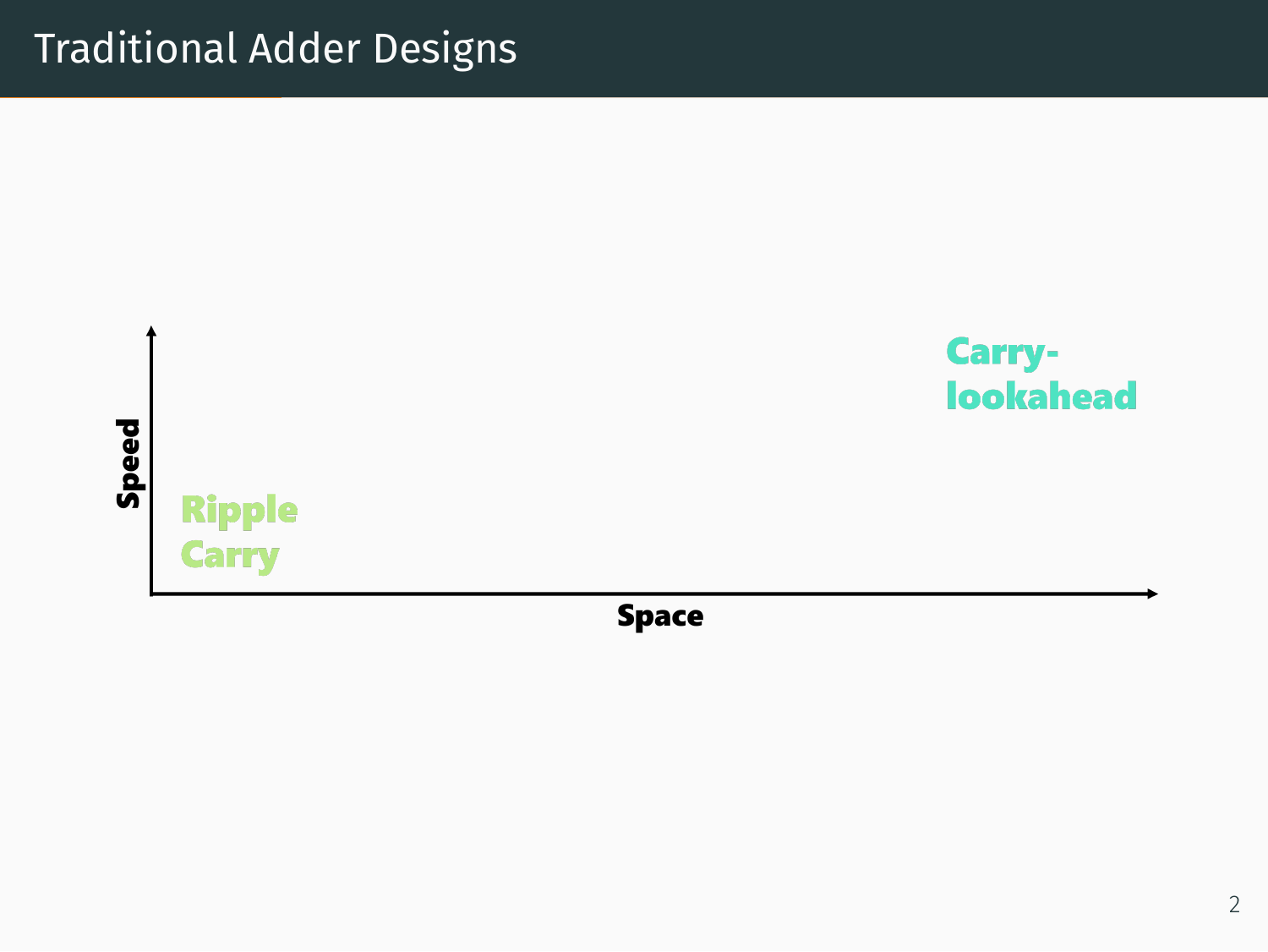## Extending Design Space

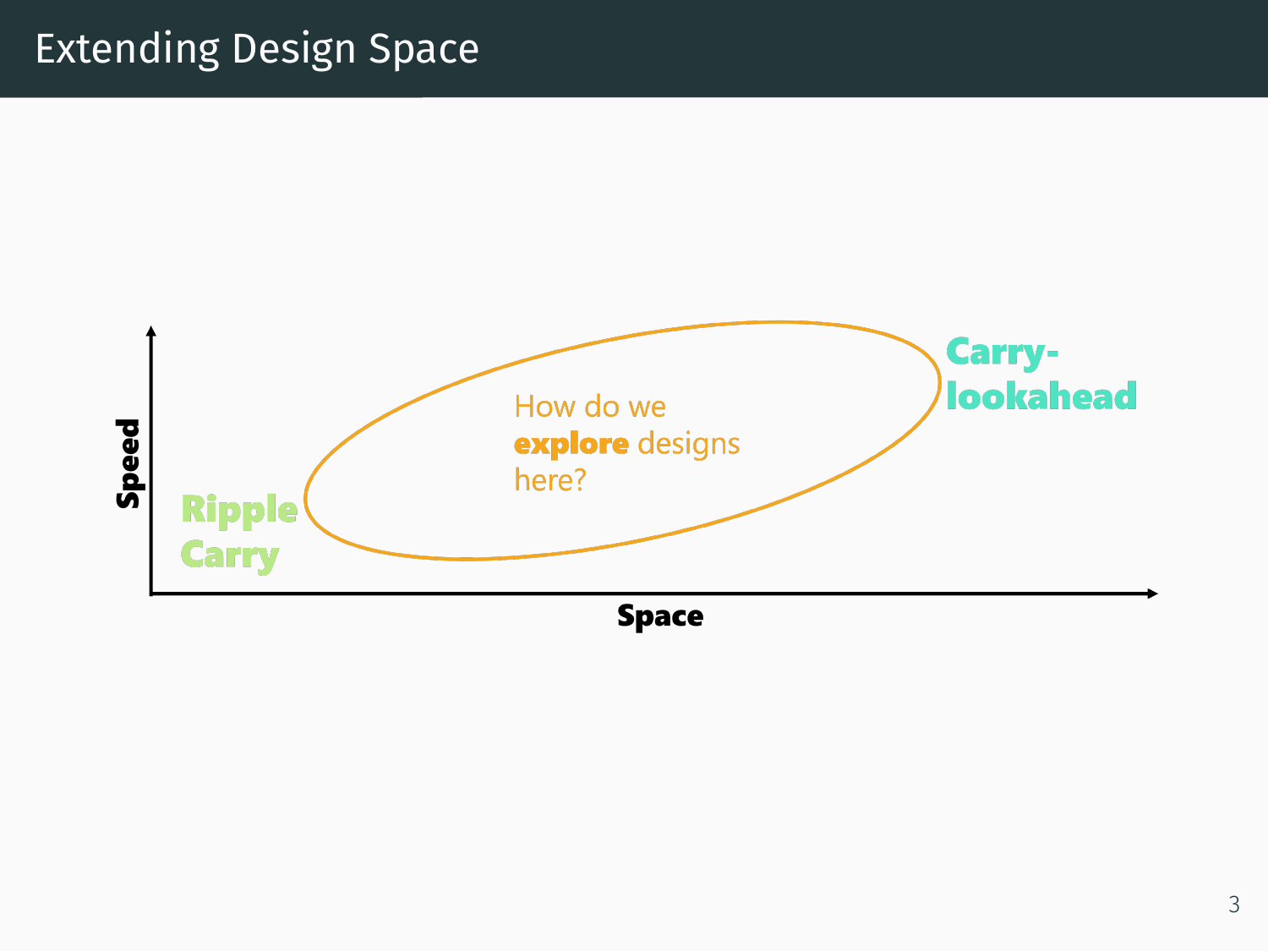#### Our Approach

- Why not isolate the carry implementation as a feature?
- Excellent candidate for aspect oriented programming.
- Aspects capture implementation information and where it should exist.

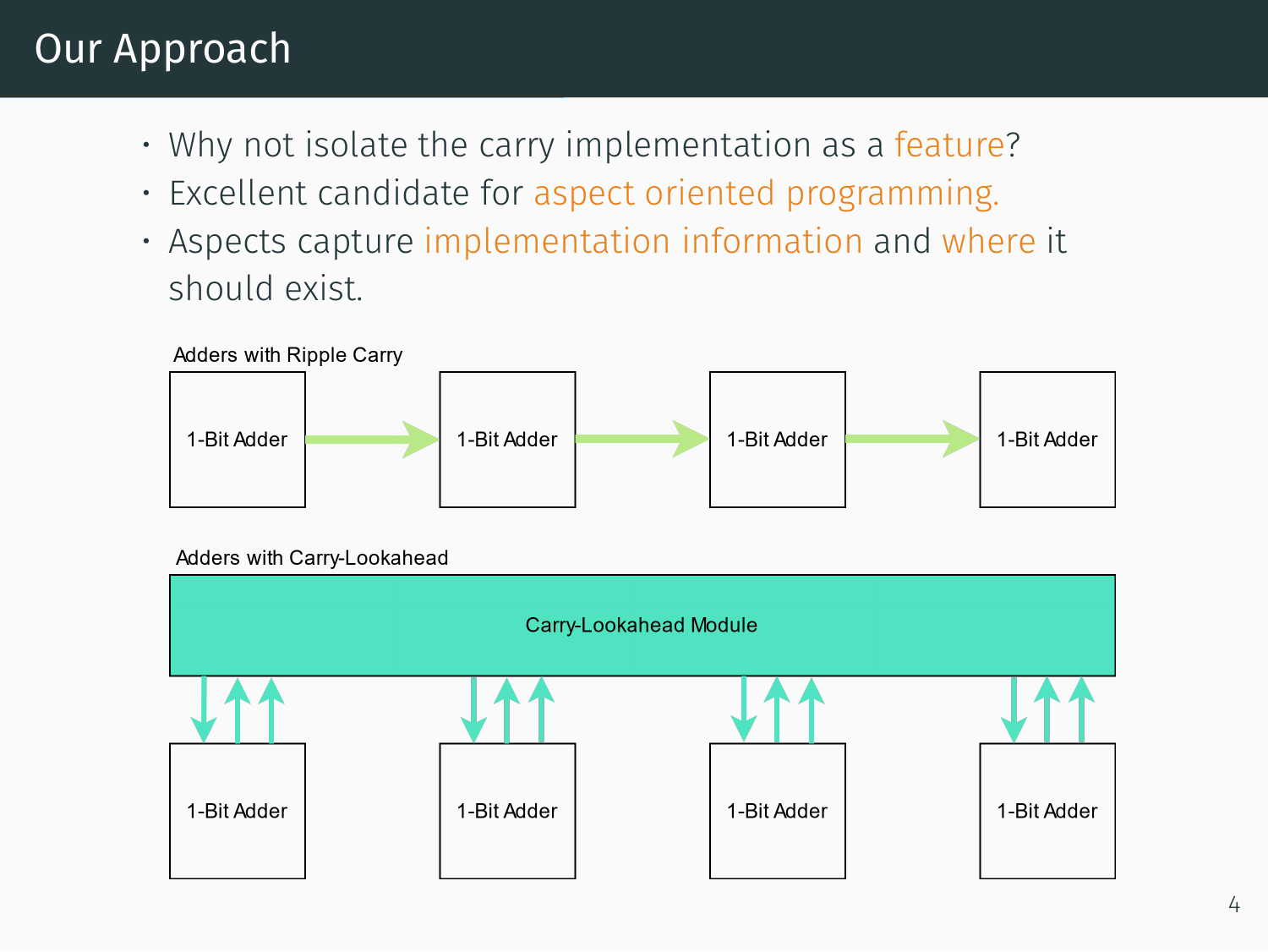## Contribution I

- We use AOP to implement primary functionality of the carry design.
- Implemented in Chisel using their AOP library.
- Nothing is hardcoded, thus refactoring is easy.

```
1 IniectingAspect(
 2 {top: Adder => top.adders},<br>3 {adder: OneRitAdder with Cl
      3 { adder : OneBitAdder wi th CLIO =>
        val g = adder.a 8 adder.b5 adder . pOut := adder . p
6 adder . gOut : = g
 7 }
8 ) ,
   I n j e c t i n g A s p e c t (
10 \{top: Adder \Rightarrow Seq(top)\}11 { adder : Adder =>
12 val cLModule = Module (new cLGenerator (bitWidth))
13 + 14for (i \leq 0 \text{ until } bitWidth)15 cLModule . pin (i) := adder . adders (i) . pOut
16 cLdModule.gIn(i) := adder.adders(i).gOut
17 }
18
19 for (i <- 1 until bitWidth) {
20 adder adders(i) carryIn := cLModule cOut(i-1)
2122
23 adder sums last := cLdModule cOut last
24 }
25 )
```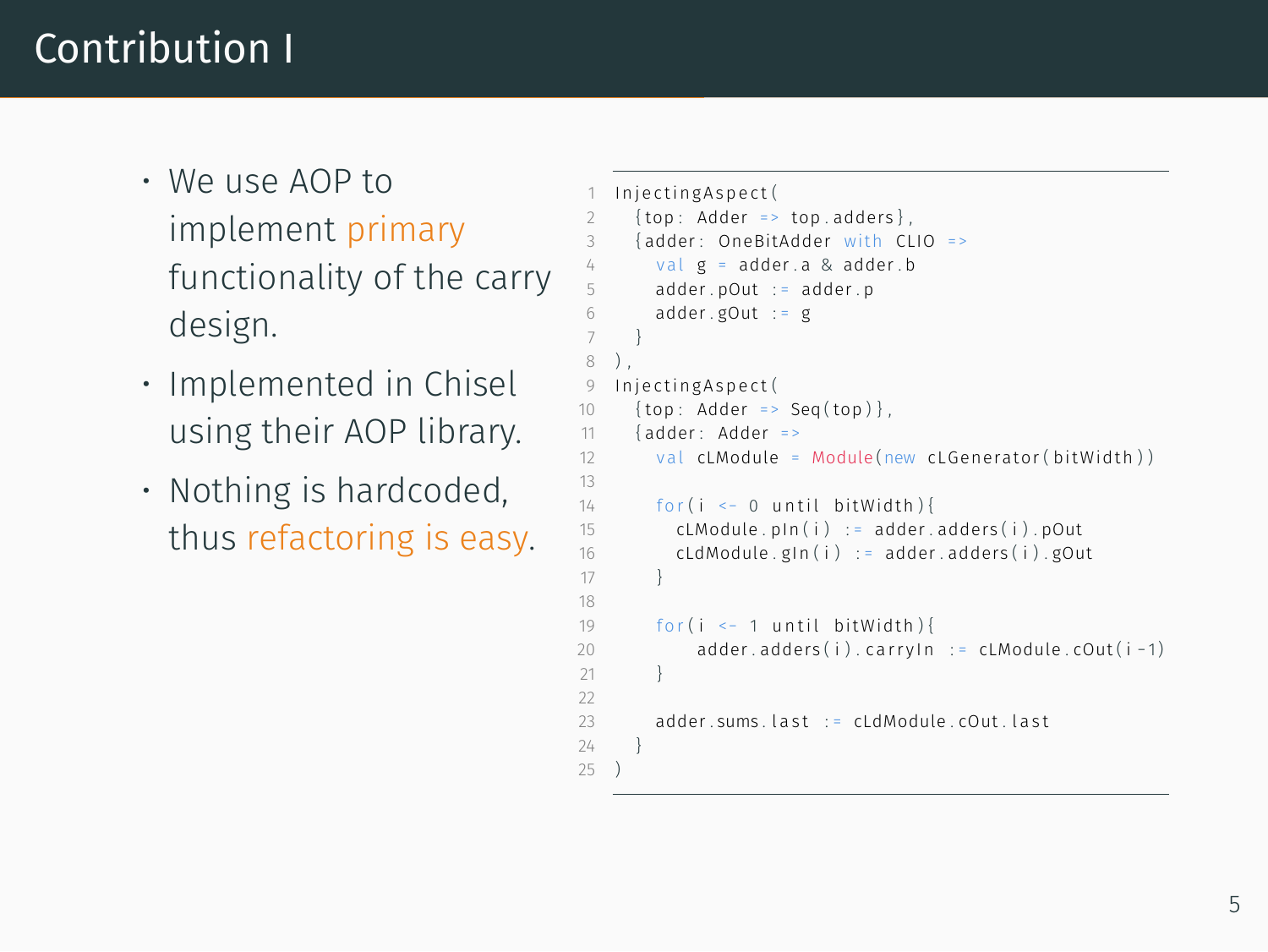

- Built hybrid designs out of our building blocks.
- Two sets of one-bit adders with carry-lookahead applied.
- Each subset can be treated like building blocks.
- Apply ripple-carry between both of the subadders.
- Our approach gets us to the intermediate design space!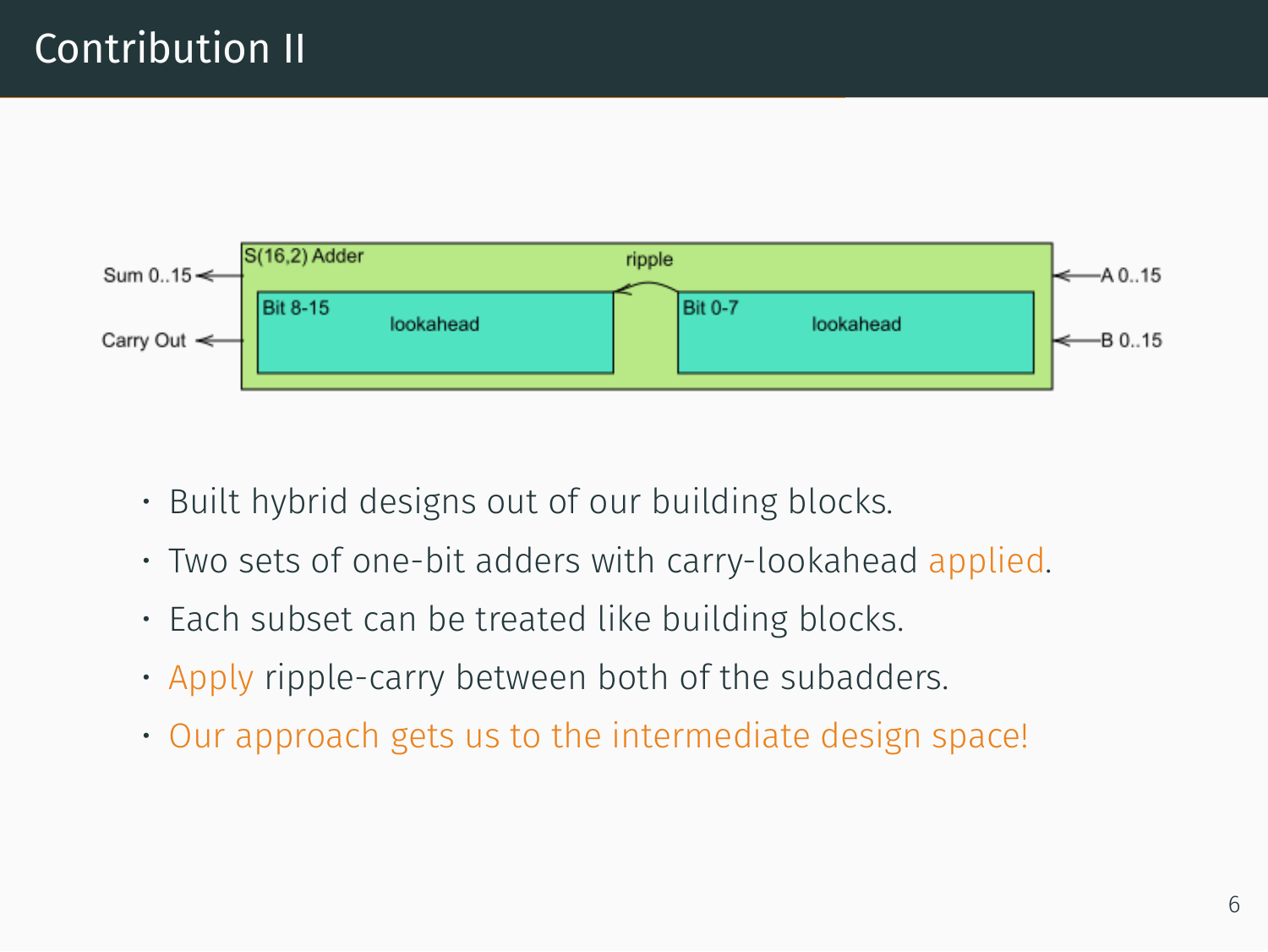## Hybrid Design Area

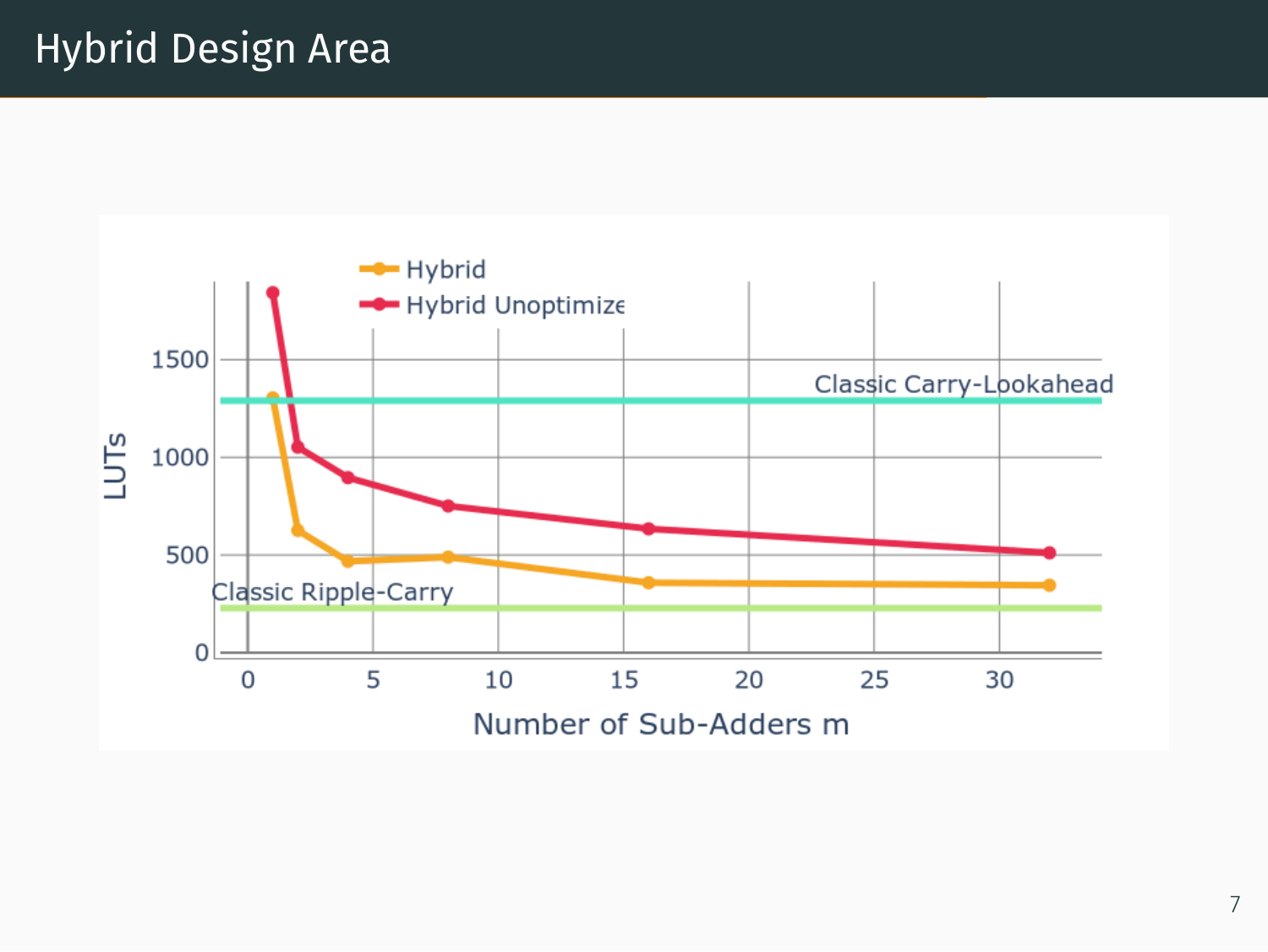## Hybrid Design Delay